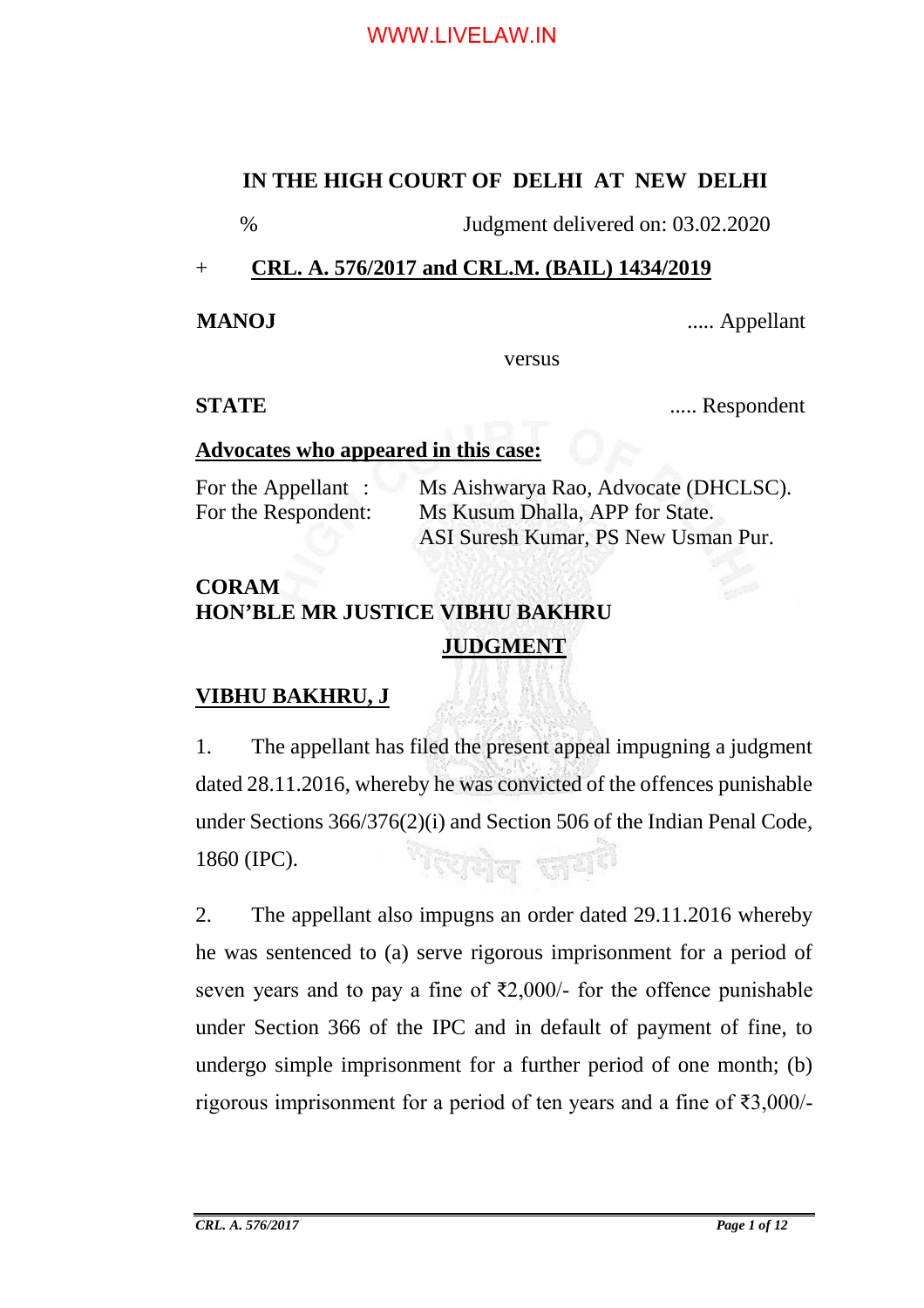for the offence punishable under Section 376(2)(i) of the IPC and in default of payment of fine, to undergo simple imprisonment for a further period of one month; and (c) to serve rigorous imprisonment for a period of one year for offence punishable under Section 506 of the IPC. The appellant was granted the benefit of Section 428 of the Cr.P.C. and all sentences awarded to him were directed to run concurrently.

3. The appellant was prosecuted pursuant to FIR bearing no. 143/2013, registered under Sections 366/34, 376 $(2)(g)$  of the IPC and Section 6 of the Protection of Children from Sexual Offences Act, 2012 (POCSO Act). The said FIR was registered on 04.05.2013 at the instance of a minor (hereafter referred to as "P"), who at the relevant time was aged about sixteen years. On that date, an information had been received from the GTB Hospital regarding the admission of "P" in the hospital on account of her being pregnant with a term of about thirtytwo weeks. P's statement was recorded and she reported an alleged incident that had occurred at about 02:30 p.m., in the year 2012 about one to two weeks prior to Durga Puja. She alleged that when she was returning to her house from her friend's house located at first Pushta Usman Pur, she was accosted by two boys aged about twenty years. They had caught hold of her and had forcibly pulled her towards Gautam Puri *Nala* (drain). She alleged that one of the boys had caught hold of her and the second one had forcibly raped her. She stated that at the material time, she was living with her father. Her sister, brother-inlaw (sister's husband) and their three children were also residing in the same house. She stated that her mother used to stay in Kolkata. She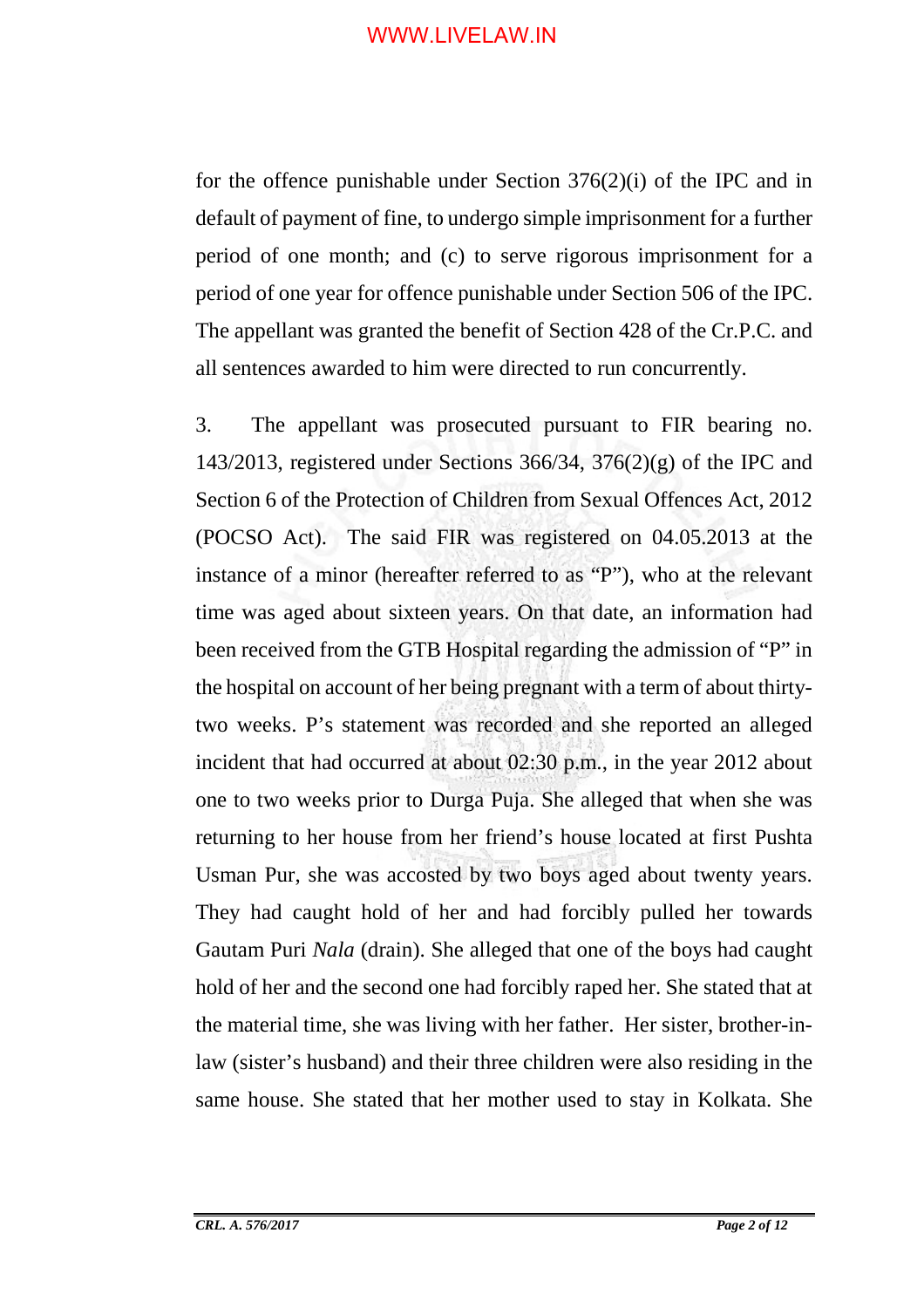stated that she did not inform anybody about the incident. However, subsequently, when she noticed symptoms of being pregnant then she informed her father and her sister regarding the said incident. She stated that they took her to the Nursing Home in Yamuna Vihar. However, she was not treated there and thereafter, her father took her to GTB Hospital where the doctor informed her that she was thirty-two weeks pregnant. She stated that she could identify the boys who had committed the offence.

4. Her statement under Section 164 of the Cr.P.C. was recorded. In her statement, she stated that she had been accosted by two boys while returning from her friend's house. She did not know the said boys and had seen them for the first time on that date. She stated that both the boys had caught hold of her and they had tied a cloth around her face (*Unhone mere mooh par kapda bandh dia*) and had picked her up and taken her towards the *nala* (drain). She stated that one of them had raped her and thereafter, both of them had left. She stated that she reached home but at that time, she was alone as her father had gone to the village for Durga Puja. She stated that she became aware that she was pregnant on 02.05.2013 in view of her ultrasound.

5. P was examined as PW1. She deposed that about two weeks prior to Durga Pooja in the year 2012, she was returning back from the house of her friend, Tanu, after giving her a notebook. She stated that about 02:00 to 02:30 p.m. while she was passing in front of Government Girls Secondary School, Gautam Puri, Ganda Nala, New Usman Pur, two boys met her and they took her to the side of the *nala*. She stated that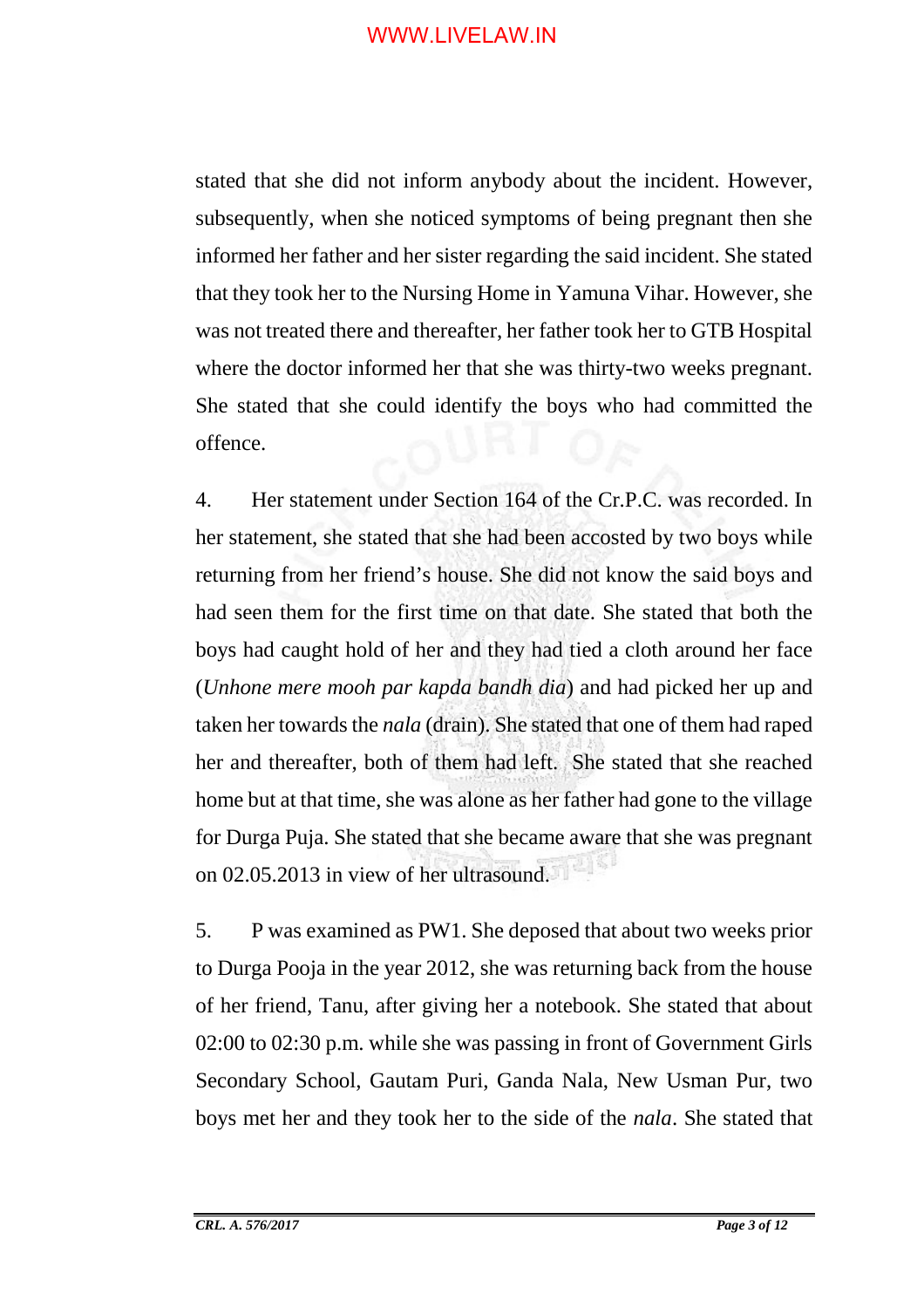she knew one of the boys, named Manoj, the appellant herein. She stated that he accompanied the boyfriend of one of her friends and, therefore, she knew him. She also admitted that she had developed friendship with Manoj (the appellant herein). Manoj had taken her to the side of the *nala* and the other boy who had accompanied Manoj had left thereafter. She stated that thereafter, Manoj had sexual intercourse with her against her will and without her consent. She stated that thereafter, he left the spot and she had come back home.

6. It is material to note that P had not disclosed the name of the appellant either in her initial statement or her statement recorded under Section 164 of the Cr.P.C. On the contrary, she had stated unequivocally that she did not know either of the boys that had caught hold of her on the date of the incident.

7. She deposed that after two or three days of the alleged incident, Manoj had called her on telephone and asked her to come to a park in the area of Zero Pushta, Usman Pur. He also threatened her that if she did not come, he would disclose the incident to her sister and father. She stated that when she went to the spot, Manoj was already present. He thereafter took her to a place in an autorickshaw. However, she did not know the name of the place. Thereafter, he had taken her to a lonely spot where there was a hut and he again had sexual intercourse with her against her will and without her consent. She claims that thereafter, she had told him she would not come to him irrespective of his threats. She stated that Manoj had thereafter brought her to fourth Pushta in an autorickshaw and had dropped her over there. Thereafter, she had come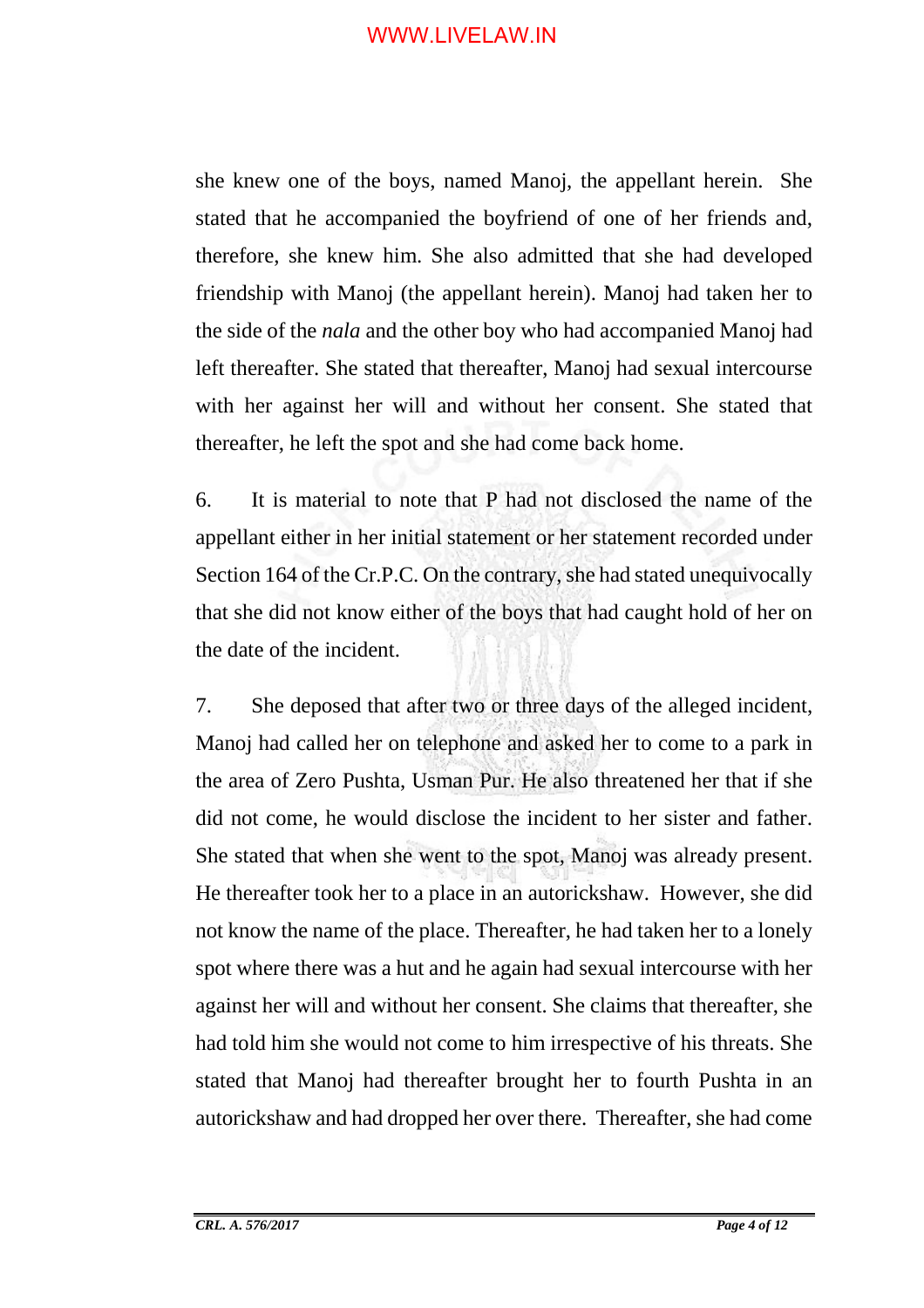back home. She also stated that two or three days thereafter, Manoj had called her again and also sent her a message (SMS) asking her to come to him. He had threatened "*tum aa rahi ho ya mein tumhare papa ko sab bata dun*". But she did not go to meet him and had never met him thereafter.

8. She further testified that on 02.03.2013, one of her aunts residing in the neighbourhood had noticed that her abdomen was increasing and had enquired the reason for the same from her father. Her father had also enquired from her and thereafter, she had disclosed the entire facts but had not disclosed the name of Manoj because she was apprehensive that if she disclosed his name, he would spread the information about the incident.

9. She stated that her father had taken her to a nursing home in Yamuna Vihar, where she was medically examined and was also advised to get her Ultrasound. The doctor had informed her that she was pregnant and had also informed her father that this was a police case and police intervention was required. He also advised her father to <sup>জ</sup>যোগল জয<sup>8</sup> go to GTB Hospital.

10. She testified that on the next day, her father and her brother-inlaw (*jija*) had taken her to GTB Hospital where she was admitted. She remained there for eighteen days. She confirmed that her statement was recorded by the police at the hospital (Ex.PW1/A). After she was discharged, she was taken to the Court by SI and produced before a Lady Judge who recorded her statement. She stated that she did not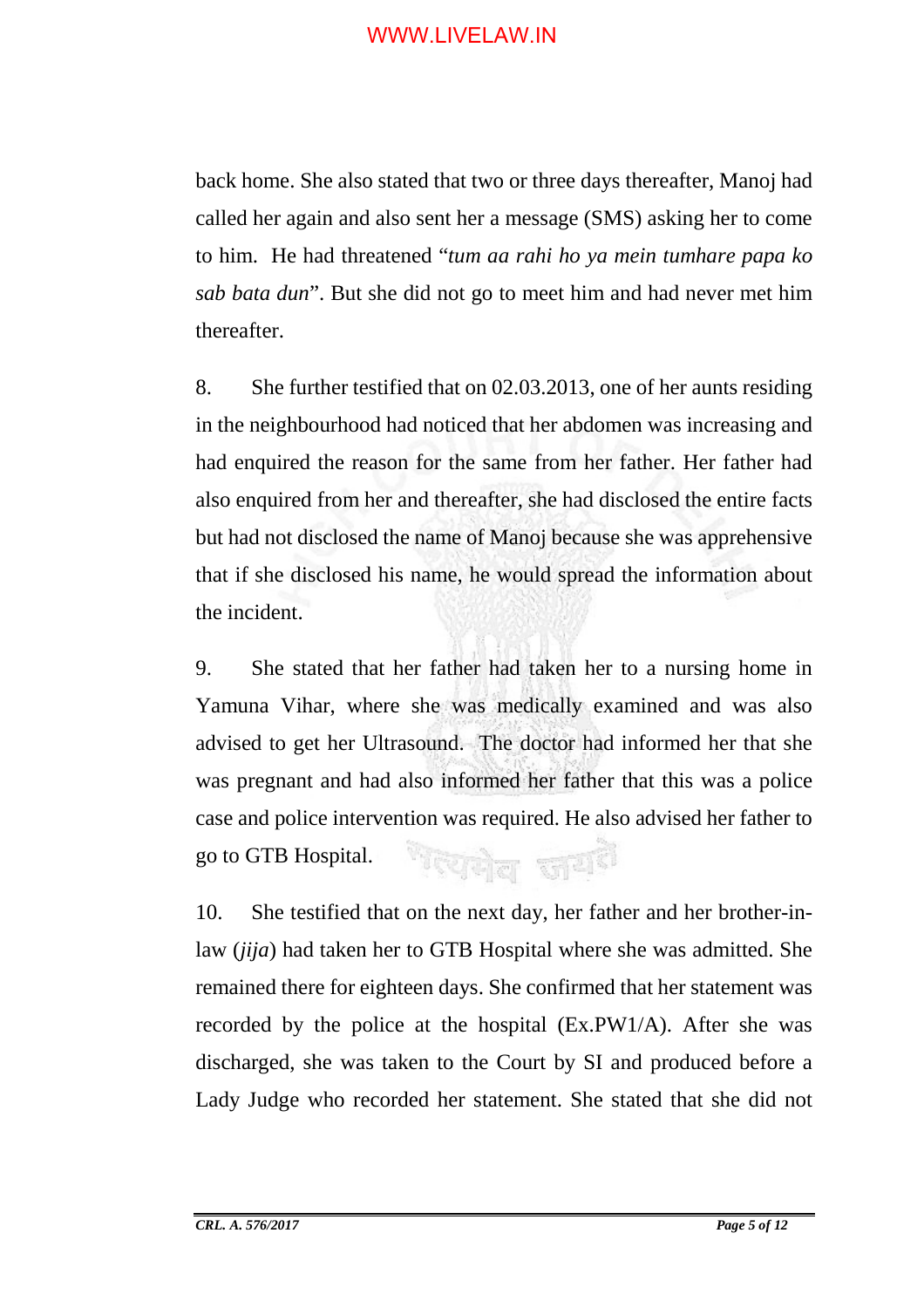disclose the name of Manoj even before the said Judge who had recorded her statement. In view of her testimony, the Court had questioned her to the reason why she had not disclosed the name of the accused and she responded by stating that she had not done so for the same reason that she had not disclosed the name of Manoj to her father or to the police. She also deposed that in fact, Manoj had threatened her that he would get her sister's children lifted.

11. It is apparent from the above that P had consciously withheld disclosing the name of the appellant either to her father or the police. The explanation that she had not done so because the accused would tell everybody about the incident is difficult to believe. It is possible that she would have concealed the incident for fear of ignominy but after she discovered that she was pregnant and an FIR had been registered with the police, there would be little reason to withhold the name of the accused.

12. The petitioner had stated that she disclosed the name of the accused to her father after she came back home from the Court where her statement (under Section 164 of the Cr.P.C) had been recorded. Thus, according to P, her father knew that the accused committed the offence on 15.05.2013 (after recording of her statement under Section 164 Cr.P.C.). However, P's father also did not disclose the name of the accused to the police at that stage. In fact, there is no evidence on record that the name of the accused had been informed to the police prior to his arrest on 16.06.2013.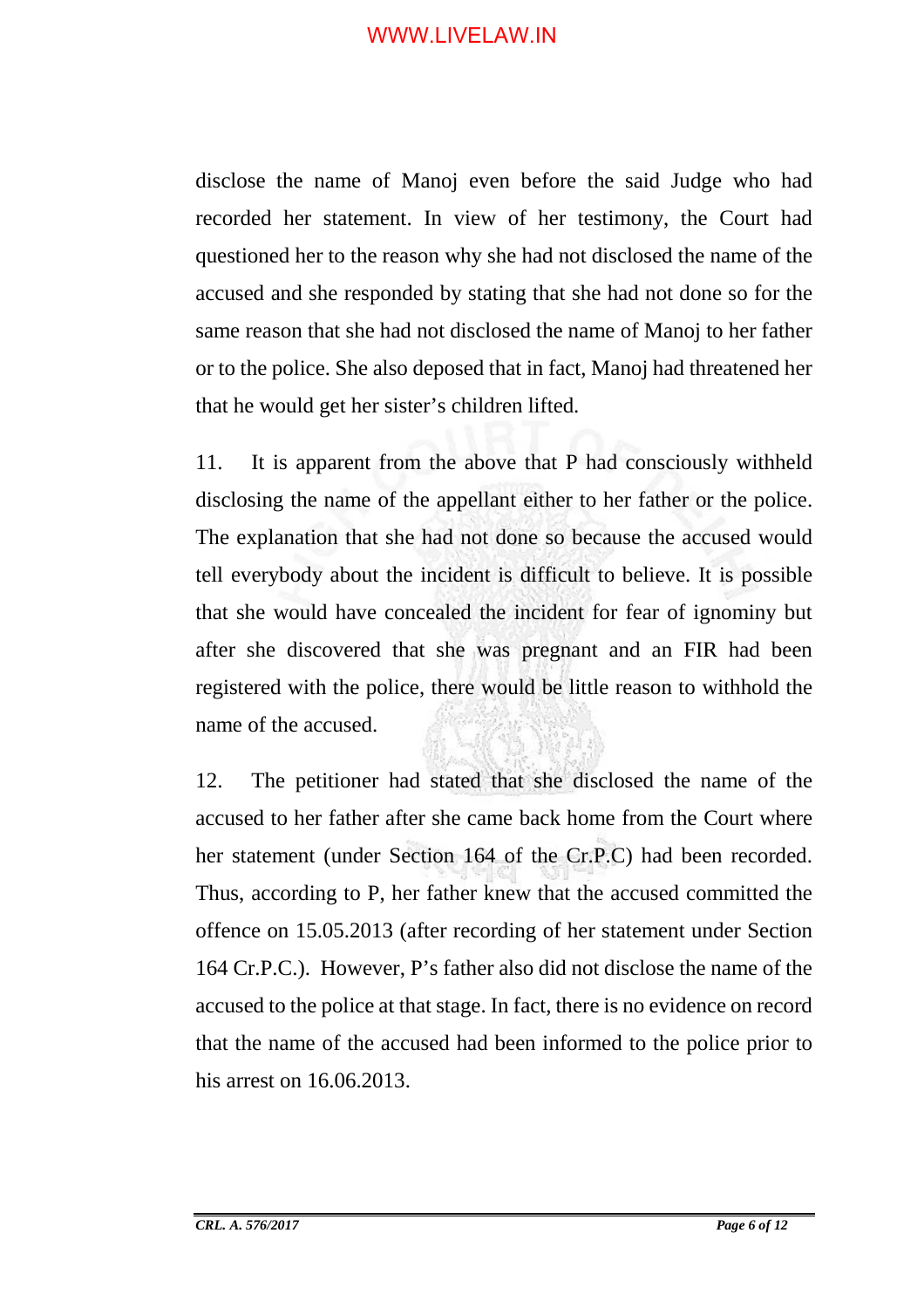13. Although in her initial complaint, P had stated that she had been accosted by two boys who had picked her up after covering her face and taken her to the side of the *nala*, she now admitted in her testimony that she had gone with the two boys to the side of the *nala* and the other boy had left.

14. It is not her testimony that she had been physically restrained at the spot by the accused or had been taken to the spot forcibly. Although she has alleged that the accused had raped her, she provided no details of the incident. There is also no evidence on record that she had suffered any physical injury during the incident or any of her clothes had been torn. In fact, apart from stating that "*the accused had committed sexual intercourse with me against my will and without my consent*", P had not supplied any other details. As noticed above, the description of the incident which had been reported earlier was false. This does raise questions as to how the offence was committed.

15. Although P had testified that the accused had taken her to the some place in an autorickshaw after few days, she has been unable to provide any details as to where she was taken. According to her testimony, he had taken her to a lonely place where there was a hut and the accused had again had sexual intercourse with her against her will and without her consent. Since P was taken in an autorickshaw, therefore, she would be fully aware of the route taken by the said autorickshaw.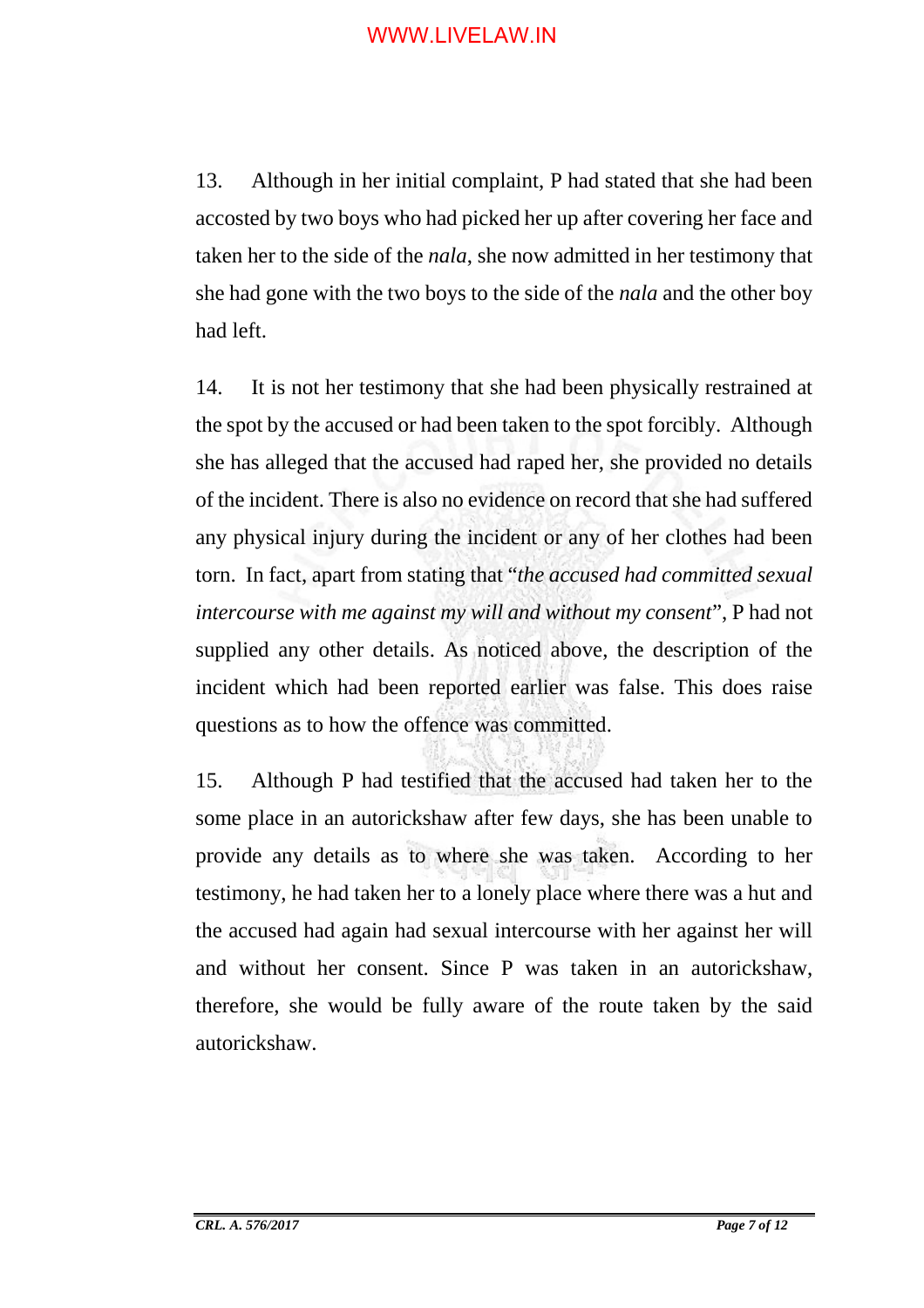16. P did not disclose the said incident to any person, including her sister. If she was a victim of an assault, it would have been in the natural course of events for her to do so, if she had been physically assaulted.

17. P's father deposed as PW2. He testified that in his absence, P had informed the doctor that one Manoj had sexual intercourse with her repeatedly. He stated that the doctor had apprised him about the said incident and had advised him to report the matter to the police. He stated that thereafter, the police was informed. They had come to the hospital and recorded P's statement. He, subsequently, stated that his elder daughter had informed him that it was Manoj who had raped P. In his cross-examination, he testified that prior to Manoj's arrest, he had a telephonic conversation with the accused (Manoj) and he assured him that he would marry P when he returned to Delhi. He stated that the accused had also asked him not to report the matter to the police. In addition, he stated that other family members of the accused had also met him for compromising the matter. Thus, even though PW2 knew that the accused had sexual intercourse with his daughter, he did not disclose his name to the police.

18. PW2 stated that the accused was apprehended when he visited his house in June after P had identified him as a person who had raped her. In his examination-in-chief recorded on 04.07.2014, PW2 did not testify that the accused had issued any threats to him or his family when the accused had visited his house in June 2013. However, in his examination-in-chief, which was recorded subsequently, he alleged that the accused had called P and had issued threats to kill her and family if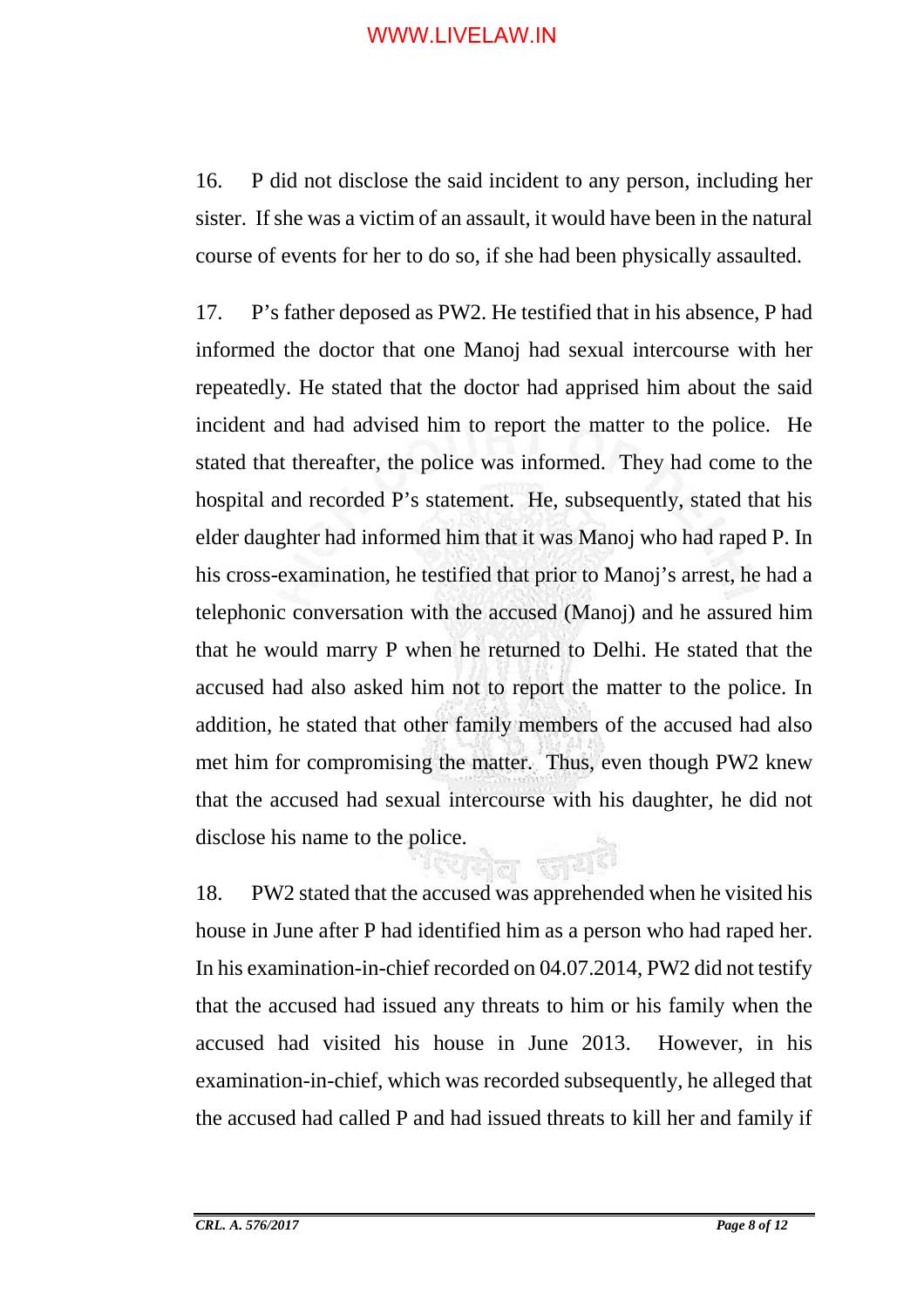they made any complaint against him. However, in his crossexamination, he denied that the accused had either threatened him or any of his family members.

19. The appellant was arrested on 16.06.2013. ASI Jagbir Singh (PW10) had deposed that he had received information from the control room at 06:23 p.m. on 16.06.2013 that one person named Manoj was threatening to kill at the given address. He deposed that he recorded the said information and handed it over to ASI Santosh. ASI Santosh had, thereafter, proceeded along with Ct. Shish Pal (PW11) to the respondent's house where the appellant was produced by P's father and his neighbours.

20. The evidence obtaining in this case, raises doubts as to whether the accused had forcibly raped P. She was less than candid with the police and the investigating agency. She initially complained that she was accosted by two boys on the date of the incident. She had also stated in her statement, under Section 164 of the Cr.P.C., that she was picked by two boys who had covered her face on the date of the incident. However, she later revealed that the appellant had not taken her forcibly to the *nala*; the other boy had no role to play; and P had developed friendship with the appellant. The explanation that she had withheld the name of the accused because he would spread the information about the incident, is hard to believe. In a question put by the Court, she for the first time, gave a new explanation – that accused had threatened her that he would pick up the children of her sister. No such allegation has been made by her earlier. As noticed above, P's testimony is also bereft of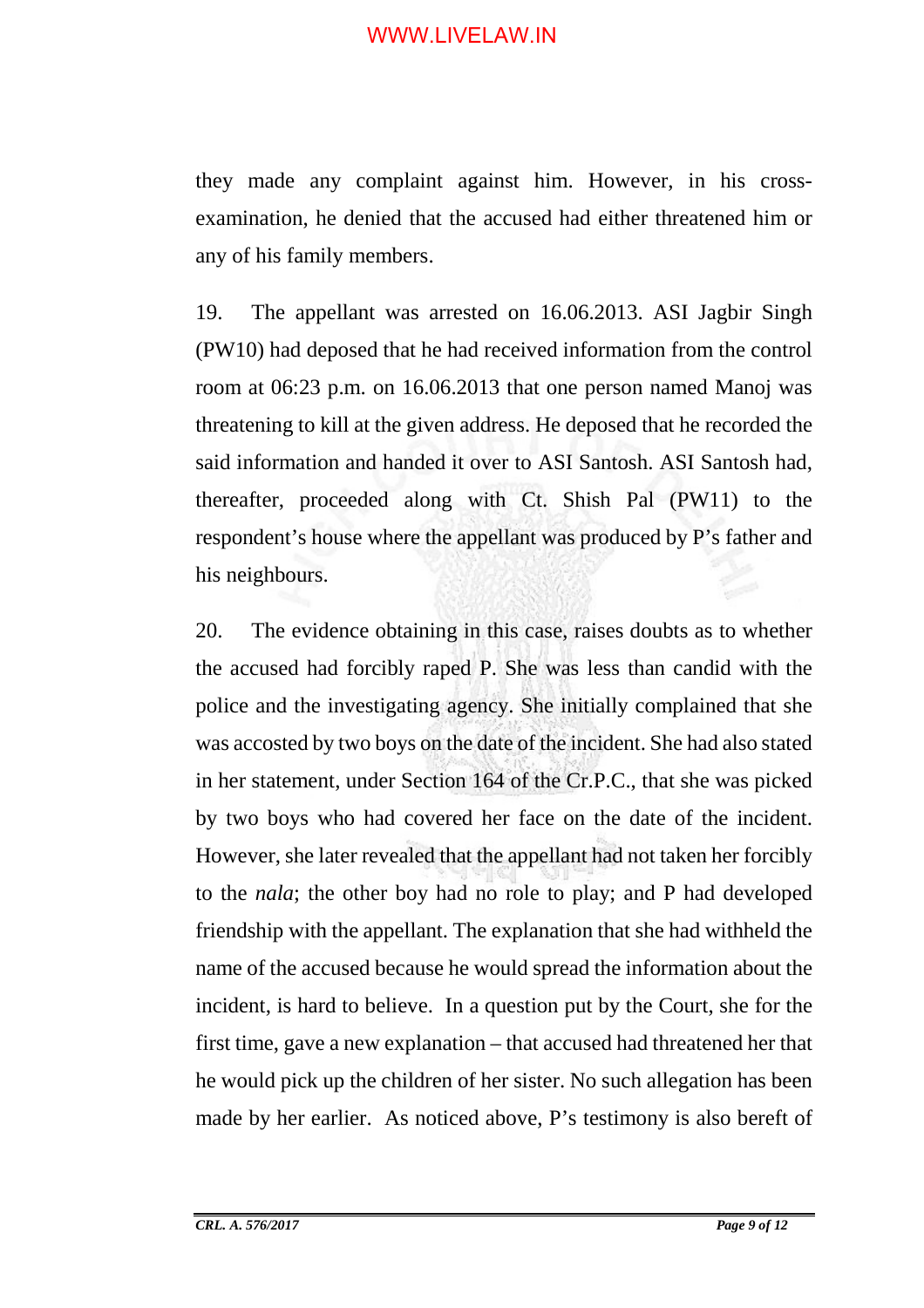any details. Although she had stated that she was taken to a lonely hut in an autorickshaw, she did not give any clue as to the whereabouts of the said place. Although P is a minor, she was old enough to understand the place where she had been taken in an autorickshaw. She would have surely heard the directions being given to the autorickshaw driver. However, she did not disclose any such incident in her complaint or in her statement under Section 164 of the Cr.P.C. Thus, it is doubtful whether the police had any opportunity to investigate the same. The allegation about her being taken to a lonely place was made for the first time in her testimony before the Court.

21. Coupled with the above, it is also material to note that the appellant's name had been concealed, both by P as well as her father and the same was not informed to the police. P's father had admitted that there were some conversations regarding compromising the matter and he had been assured that the appellant would marry his daughter (P).

22. Considering the evidence obtaining in this case, this Court is of the view that there is room to doubt whether the appellant had forcibly raped P as her testimony inspires little confidence.

23. Having stated the above, there is no doubt that P was a minor at the material time and that the appellant had sexual intercourse with her resulting in her getting pregnant. Forensic evidence has clearly established that the appellant was the father of the infant delivered by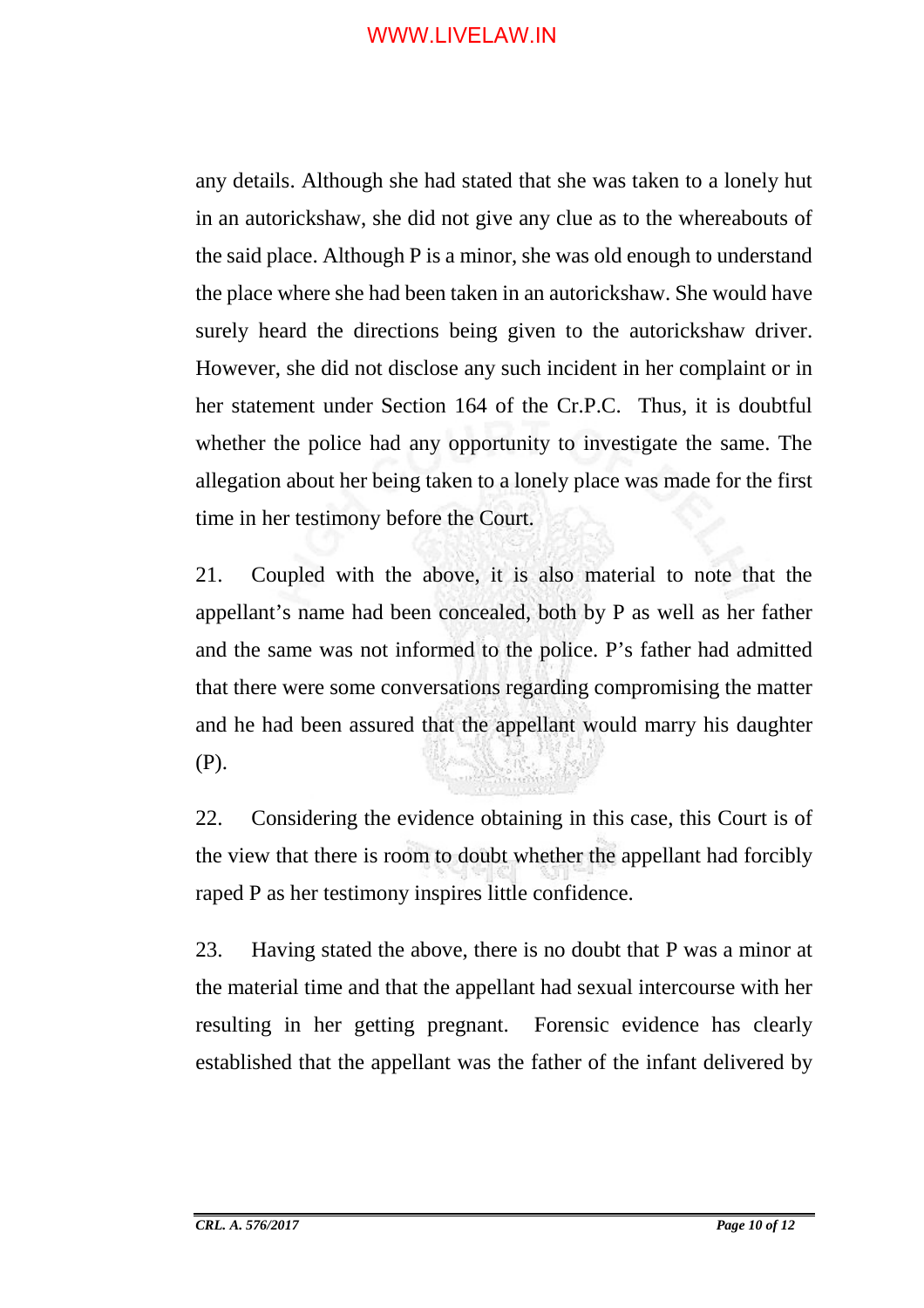P. In view of the above, it is established that the appellant is guilty of committing an offence punishable under Section 376 of the IPC.

24. However, this Court is unable to accept that the prosecution has established that the appellant is guilty of an offence under Section 366 of the IPC. There is little evidence that P had been abducted or kidnapped P. The appellant is, accordingly, acquitted of the offence punishable under Section 366 of the IPC.

25. The nominal roll of the appellant dated 09.07.2019 reflects that the appellant's age is 23 years. Thus, the appellant would be barely seventeen years old on the date of the incident. However, the appellant did not plead that he was a minor before the Trial Court nor was it urged before this Court. However, the learned counsel for the appellant had earnestly contended that the appellant was very young at the time of the incident and this should be considered as one of the mitigating factors in awarding the sentence.

26. This Court finds the aforesaid contention merited.

27. Although there is little doubt that the appellant is guilty of committing rape as defined under Section 376 of the IPC as P was below the age of 18 at the material time, there is some doubt whether the appellant had forcibly sexual intercourse with P.

28. Considering the above and the age of the appellant as well as the fact that he has no prior criminal antecedents, this Court considers it apposite that he should be awarded the minimum sentence. At the